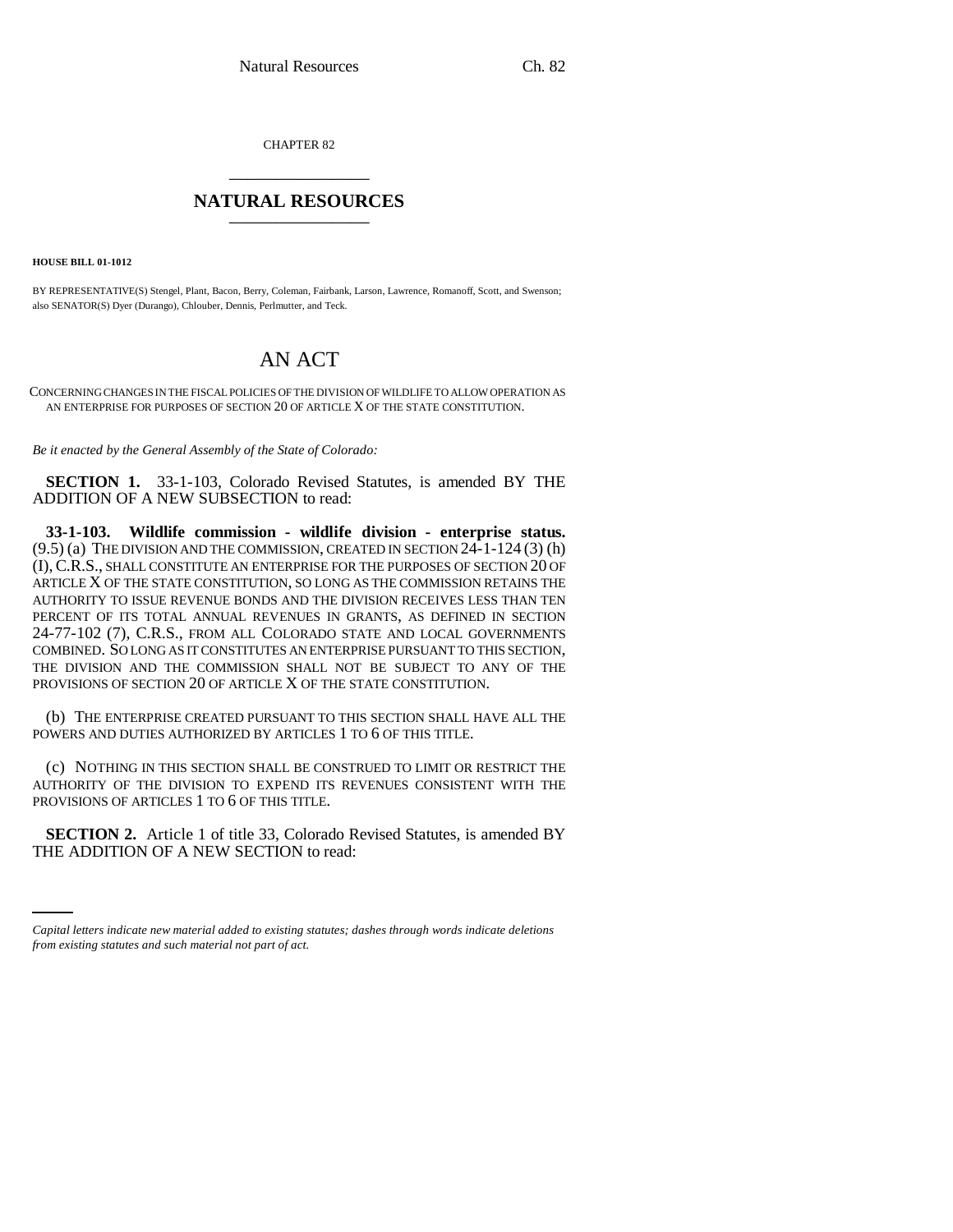## Ch. 82 Natural Resources

**33-1-124. Revenue bonds - authority - issuance - requirements - covenants.** (1) (a) THE COMMISSION MAY, BY RESOLUTION THAT MEETS THE REQUIREMENTS OF SUBSECTION (2) OF THIS SECTION, AUTHORIZE AND ISSUE REVENUE BONDS IN AN AMOUNT NOT TO EXCEED TEN MILLION DOLLARS IN THE AGGREGATE FOR EXPENSES OF THE DIVISION. SUCH BONDS MAY BE ISSUED ONLY AFTER APPROVAL BY BOTH HOUSES OF THE GENERAL ASSEMBLY ACTING EITHER BY BILL OR JOINT RESOLUTION AND AFTER APPROVAL BY THE GOVERNOR IN ACCORDANCE WITH SECTION 39 OF ARTICLE V OF THE STATE CONSTITUTION. SUCH BONDS SHALL BE PAYABLE ONLY FROM MONEYS ALLOCATED TO THE DIVISION FOR EXPENSES OF THE DIVISION PURSUANT TO SECTION 33-1-112.

(b) ALL BONDS ISSUED BY THE COMMISSION SHALL PROVIDE THAT:

(I) NO HOLDER OF ANY SUCH BOND MAY COMPEL THE STATE OR ANY SUBDIVISION THEREOF TO EXERCISE ITS APPROPRIATION OR TAXING POWER; AND

(II) THE BOND DOES NOT CONSTITUTE A DEBT OF THE STATE AND IS PAYABLE ONLY FROM THE NET REVENUES ALLOCATED TO THE DIVISION FOR EXPENSES AS DESIGNATED IN SUCH BOND.

(2) (a) ANY RESOLUTION AUTHORIZING THE ISSUANCE OF BONDS UNDER THE TERMS OF THIS SECTION SHALL STATE:

(I) THE DATE OF ISSUANCE OF THE BONDS;

(II) A MATURITY DATE OR DATES DURING A PERIOD NOT TO EXCEED THIRTY YEARS FROM THE DATE OF ISSUANCE OF THE BONDS:

(III) THE INTEREST RATE OR RATES ON, AND THE DENOMINATION OR DENOMINATIONS OF, THE BONDS; AND

(IV) THE MEDIUM OF PAYMENT OF THE BONDS AND THE PLACE WHERE THE BONDS WILL BE PAID.

(b) ANY RESOLUTION AUTHORIZING THE ISSUANCE OF BONDS UNDER THE TERMS OF THIS SECTION MAY:

(I) STATE THAT THE BONDS ARE TO BE ISSUED IN ONE OR MORE SERIES;

(II) STATE A RANK OR PRIORITY OF THE BONDS; AND

(III) PROVIDE FOR REDEMPTION OF THE BONDS PRIOR TO MATURITY, WITH OR WITHOUT PREMIUM.

(3) ANY BONDS ISSUED PURSUANT TO THE TERMS OF THIS SECTION MAY BE SOLD AT PUBLIC OR PRIVATE SALE. IF BONDS ARE TO BE SOLD AT A PUBLIC SALE, THE COMMISSION SHALL ADVERTISE THE SALE IN SUCH MANNER AS THE COMMISSION DEEMS APPROPRIATE. ALL BONDS ISSUED PURSUANT TO THE TERMS OF THIS SECTION SHALL BE SOLD AT A PRICE NOT LESS THAN THE PAR VALUE THEREOF, TOGETHER WITH ALL ACCRUED INTEREST TO THE DATE OF DELIVERY.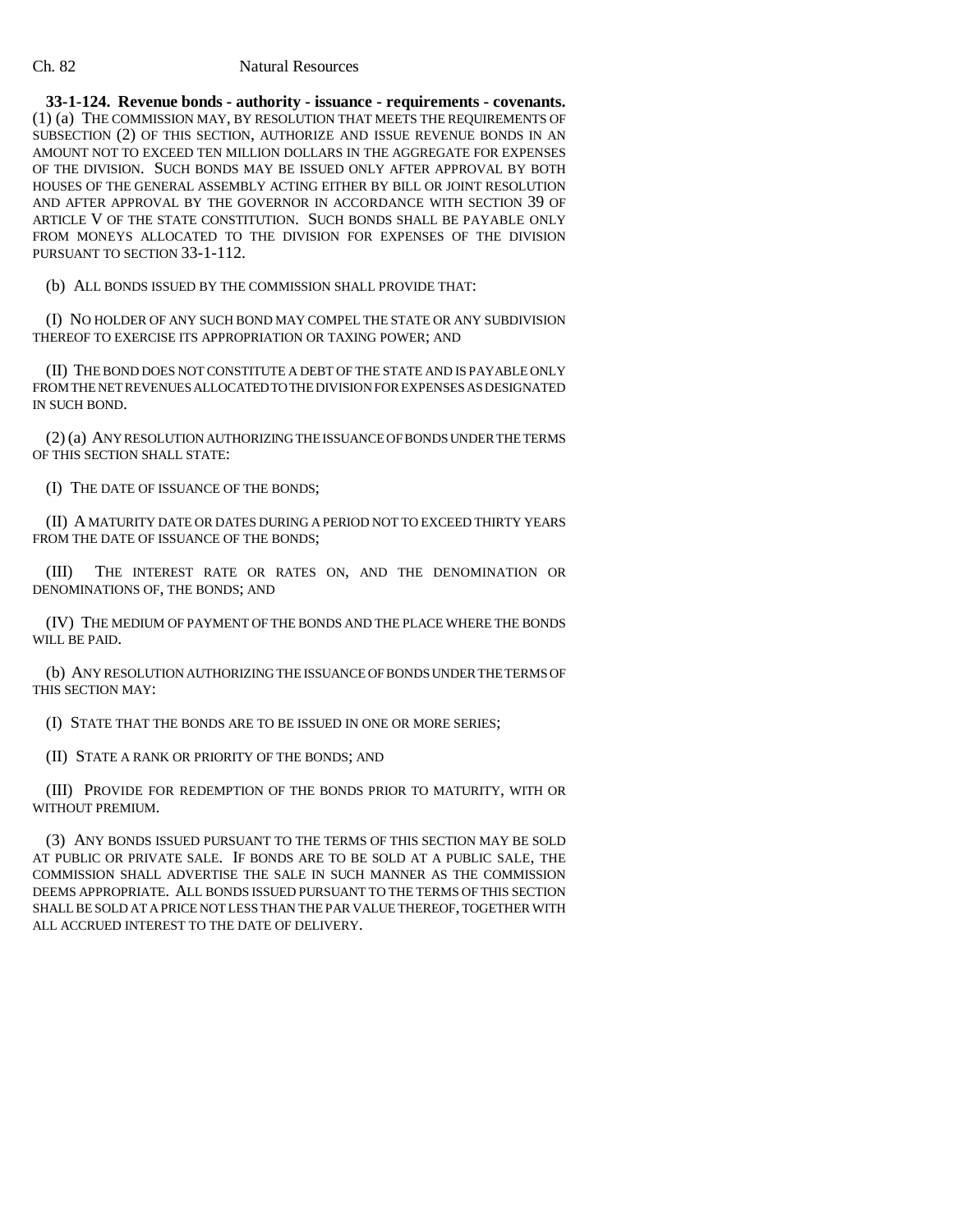(4) NOTWITHSTANDING ANY PROVISIONS OF LAW TO THE CONTRARY, ALL BONDS ISSUED PURSUANT TO THIS SECTION ARE NEGOTIABLE.

(5) (a) A RESOLUTION PERTAINING TO ISSUANCE OF BONDS UNDER THIS SECTION MAY CONTAIN COVENANTS AS TO:

(I) THE PURPOSE TO WHICH THE PROCEEDS OF SALE OF THE BONDS MAY BE APPLIED AND TO THE USE AND DISPOSITION THEREOF;

(II) SUCH MATTERS AS ARE CUSTOMARY IN THE ISSUANCE OF REVENUE BONDS INCLUDING, WITHOUT LIMITATION, THE ISSUANCE AND LIEN POSITION OF OTHER OR ADDITIONAL BONDS; AND

(III) BOOKS OF ACCOUNT AND THE INSPECTION AND AUDIT THEREOF.

(b) ANY RESOLUTION MADE PURSUANT TO THE TERMS OF THIS SECTION SHALL BE DEEMED A CONTRACT WITH THE HOLDERS OF THE BONDS, AND THE DUTIES OF THE COMMISSION UNDER SUCH RESOLUTION SHALL BE ENFORCEABLE BY ANY APPROPRIATE ACTION IN A COURT OF COMPETENT JURISDICTION.

(6) BONDS ISSUED UNDER THIS SECTION AND BEARING THE SIGNATURES OF THE COMMISSION IN OFFICE ON THE DATE OF THE SIGNING SHALL BE DEEMED VALID AND BINDING OBLIGATIONS REGARDLESS OF WHETHER, PRIOR TO DELIVERY AND PAYMENT, ANY OR ALL OF THE PERSONS WHOSE SIGNATURES APPEAR THEREON HAVE CEASED TO BE MEMBERS OF THE COMMISSION.

(7) (a) EXCEPT AS OTHERWISE PROVIDED IN THE RESOLUTION AUTHORIZING THE BONDS, ALL BONDS OF THE SAME ISSUE UNDER THIS SECTION SHALL HAVE A PRIOR AND PARAMOUNT LIEN ON THE NET REVENUES PLEDGED THEREFOR. THE COMMISSION MAY PROVIDE FOR PREFERENTIAL SECURITY FOR ANY BONDS, BOTH PRINCIPAL AND INTEREST, TO BE ISSUED UNDER THIS SECTION TO THE EXTENT DEEMED FEASIBLE AND DESIRABLE BY SUCH COMMISSION OVER ANY BONDS THAT MAY BE ISSUED THEREAFTER.

(b) BONDS OF THE SAME ISSUE OR SERIES ISSUED UNDER THIS SECTION SHALL BE EQUALLY AND RATABLY SECURED, WITHOUT PRIORITY BY REASON OF NUMBER, DATE, SALE, EXECUTION, OR DELIVERY, BY A LIEN ON THE NET REVENUE PLEDGED IN ACCORDANCE WITH THE TERMS OF THE RESOLUTION AUTHORIZING THE BONDS.

**SECTION 3.** 24-77-102 (7) (b), Colorado Revised Statutes, is amended BY THE ADDITION OF A NEW SUBPARAGRAPH to read:

**24-77-102. Definitions.** As used in this article, unless the context otherwise requires:

(7) (b) "Grant" does not include:

(IV) ANY MONEYS RECEIVED BY THE DIVISION OF WILDLIFE, CREATED IN SECTION 24-1-124 (3) (h) (I), FROM THE GREAT OUTDOORS COLORADO TRUST FUND ESTABLISHED IN SECTION 2 OF ARTICLE XXVII OF THE STATE CONSTITUTION.